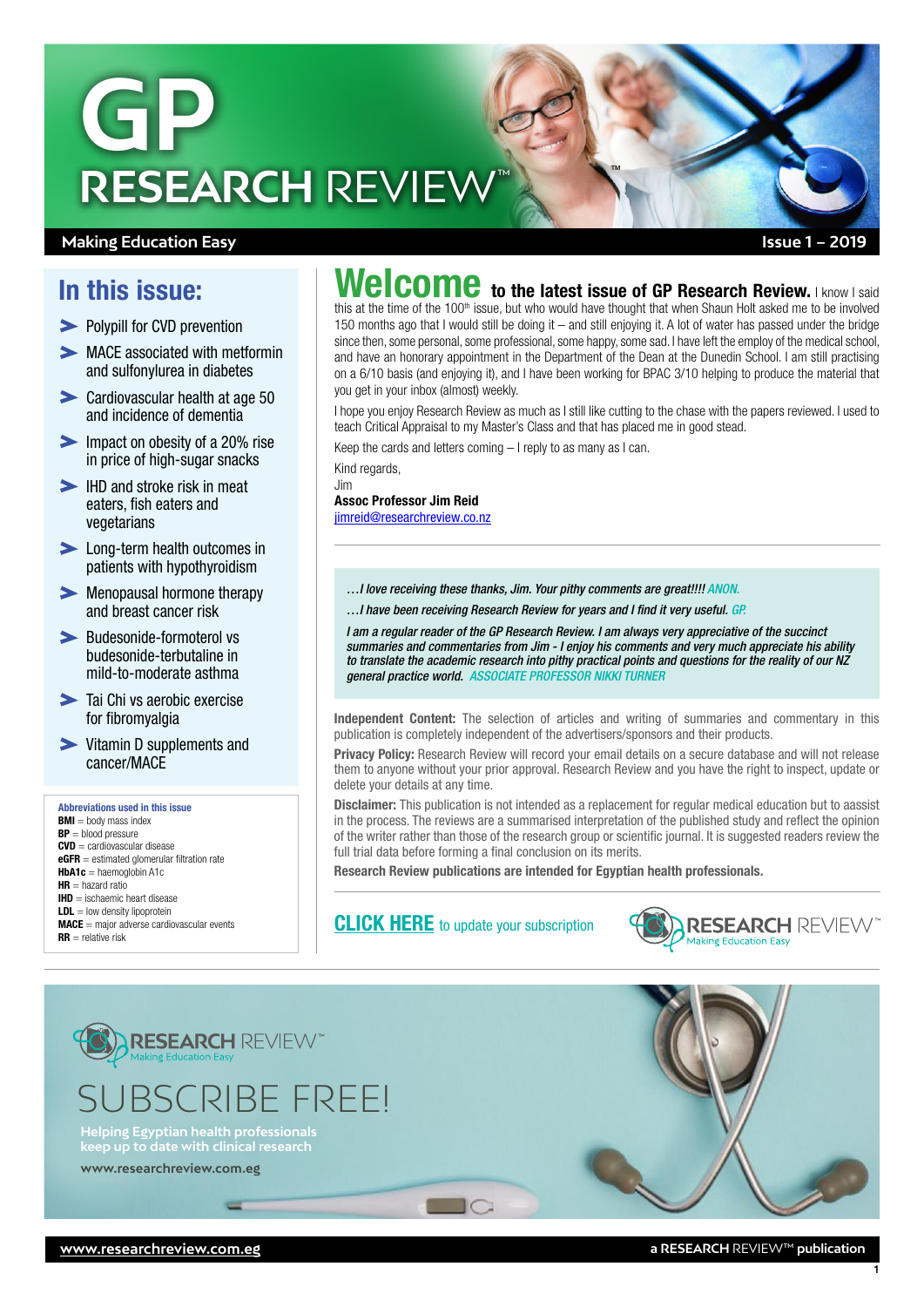

### <span id="page-1-0"></span>Polypill for cardiovascular disease prevention in an underserved population

#### Authors: Muñoz D et al.

**Summary:** This US 12-month, randomised controlled trial tested the use of a polypill for the prevention of CVD (atorvastatin 10 mg, amlodipine 2.5 mg, losartan 25 mg, and hydrochlorothiazide 12.5 mg) or the usual-care in low socioeconomic status (75% had annual income <US\$15,000) and non-white (96% black) adults  $(n = 303)$  in Alabama without CVD. The baseline mean estimated 10-year CVD risk was 12.7%, BP was 140/83 mmHg, and the LDL cholesterol level was 113 mg/dL; monthly polypill cost was US\$26. After 12 months, adherence was 86%, mean systolic BP had decreased by 9 mmHg versus 2 mmHg with usual-care (difference -7 mmHg; 95% CI -12 to -2;  $p = 0.003$ ). Mean LDL cholesterol decreased by 15 mg/dL versus 4 mg/dL (difference -11 mg/dL; 95% CI -18 to -5; p < 0.001).

**Comment:** This is a point well taken. There is good evidence that the more complex a treatment regime, including increasing the number of medications, the more likely is the risk of noncompliance. With the emergence of blister packing, which is not taken into account in this paper, there is no doubt that with a number of new national CVD prevention guidelines (including NZ) the complexity of the treatments being recommended is escalating. In some, treatment with 2 hypotensive agents at diagnosis of hypertension is being suggested. Add in a statin and then there is 3 to open the batting. The polypill in this study contained 4 agents, and if such treatment were to be accepted as mainstream there will need to be adequate choice of differing combinations and dose. Worth thinking about though!

*Reference: N Engl J Med. 2019;381:1114-23* **[Abstract](https://www.nejm.org/doi/full/10.1056/NEJMoa1815359)** 

### Association of treatment with metformin vs sulfonylurea with major adverse cardiovascular events among patients with diabetes and reduced kidney function

#### Authors: Roumie CL et al.

**Summary:** This US retrospective cohort analysis compared major adverse cardiovascular events (MACE) among Veterans Health Administration patients with diabetes and reduced kidney function receiving metformin ( $n = 67.749$ ) or a sulfonylurea ( $n = 28.976$ ). A propensity score weighted cohort included 24,679 metformin and 24,799 sulfonylurea users (median age 70 years; 98% male, 82% white, median eGFR 55.8 mL/min/1.73 m<sup>2</sup>; HbA1c 6.6%). During a median follow-up of 1.0 years for metformin and 1.2 years for sulfonylurea, metformin was associated with 1048 MACE versus 1394 with sulfonylurea (23.0 vs 29.2 per 1000 person-years); the cause-specific adjusted HR for MACE was 0.80 (95% CI 0.75- 0.86) for metformin versus sulfonylureas (adjusted rate difference: 5.8 fewer events per 1000 person-years; 95% CI 4.1-7.3).

**Comment:** This is a large 15-year study that compared outcomes of type 2 diabetics with impaired kidney failure who were treated with either metformin or sulfonylurea. In this country, it is common for these medications to be used together. This paper does not include a combined group, as it was an either/or study. And the result… there was not much in it (only 5.8 fewer MACE per 1000 person years) but metformin won the race!

*Reference: JAMA. 2019:322(12):1167-77* **[Abstract](https://jamanetwork.com/journals/jama/article-abstract/2751397)** 

### Association of ideal cardiovascular health at age 50 with incidence of dementia: 25 year follow-up of Whitehall II cohort study

#### Authors: Sabia S et al.

Summary: This follow-up to the prospective Whitehall II cohort study conducted in 7899 London civil servants, analysed the association between cardiovascular health score (Life Simple 7 metrics: smoking, diet, physical activity, BMI, fasting glucose, blood cholesterol, BP) recorded at age 50 and subsequent incidence of dementia. Over a median follow-up of 24.7 years, 347 incident cases of dementia were recorded. The incidence rate of dementia in those with poor cardiovascular health was 3.2 per 1000 person-years (95% CI 2.5-4.0), the absolute rate difference for intermediate cardiovascular health was -1.5 (95% CI -2.3 to -0.7) and for optimal cardiovascular health it was -1.9 (95% CI -2.8 to -1.1). Higher scores were associated with lower dementia risk per 1 point increment (HR 0.89; 95% CI 0.85-0.95). Similar associations were observed for both behavioural subscales (HR per 1 point 0.87; 95% CI 0.81-0.93) and biological (HR per 1 point 0.91; 95% CI 0.83-1.00). An association between cardiovascular health at age 50 and dementia also occurred in those free of cardiovascular disease during follow-up (HR 0.89 per 1 point; 95% CI 0.84-0.95).

**Comment:** The Life Simple 7 score is a measure of cardiac health devised by the American Heart Association (healthy weight, healthy diet, physical activity, BP, blood cholesterol, blood sugar, and smoking status). This prospective study basically showed that better cardiovascular health reduced the risk of developing dementia. It looked at the Life Simple 7 score at the age of 50 years, and followed the group for nearly 25 years. In brief, the lower the Life Simple 7 score (low score = worse cardiac health) the greater the chance of developing dementia.

#### *Reference: BMJ. 2019;366:I4414* **[Abstract](https://www.bmj.com/content/366/bmj.l4414)**

# Potential impact on prevalence of obesity in the UK of a 20% price increase in high sugar snacks: modelling study

#### Authors: Scheelbeek PFD et al.

**Summary:** These UK authors conducted a modelling study to estimate the impact of a 20% price increase in the cost of high-sugar snacks on BMI and obesity. Data on product level household expenditure from 36,324 households to estimate changes in energy purchase and data on 2544 adults from the National Diet and Nutrition Survey (2012-16) to estimate changes in BMI and prevalence of obesity were used. Across all income groups, the average reduction in energy consumption was estimated to be  $8.9 \times 10^3$  kcal (95% CI-13.1 to 14.2  $\times$  10<sup>3</sup> kcal); BMI was estimated to decrease by 0.53 (95% CI -1.01 to -0.06) and result in a reduction in the UK obesity prevalence after one year by 2.7 % (95% CI -3.7 to -1.7 percentage points). The effect was greatest in low-income households classified as obese and least in high-income households classified as not overweight.

**Comment:** This is another study that demonstrates the association that pricing of high sugar containing snacks/drinks has on consumption. The impact of increased price was greatest on low-income households, which is where lies the greatest effect of the obesity epidemic. There are now a number of studies demonstrating the same outcome, lower consumption of high sugar containing drinks being related to price, it is becoming a no-brainer. But, who has got the courage with the ballot box looming!

*Reference: BMJ. 2019;366:I4786*

**[Abstract](https://www.bmj.com/content/366/bmj.l4786)** 

# **[CLICK HERE](http://www.researchreview.com.eg)** to update your subscription



### Independent commentary by Associate Professor Jim Reid



Jim Reid graduated in medicine at the University of Otago Medical School in Dunedin, New Zealand. He had previously trained as a pharmacist. He undertook postgraduate work at the University of Miami in Florida. He headed the Department of General

Practice and Rural Health at the Dunedin School of Medicine for over 10 years and, following that, was Post-graduate Dean, acting Dean, and then Deputy Dean of the School for a number of years. Jim also has a private family medicine practice at the Caversham Medical Centre, Dunedin, New Zealand. He is a Life Member and a Distinguished Fellow of the Royal New Zealand College of General Practitioners and a Fellow of the American College of Chest Physicians. He serves on the scientific advisory panel of the NZ Asthma and Respiratory Foundation and is a director for both BPAC and the New Zealand Formulary. Jim has a special interest in Respiratory Medicine and has published widely in influenza, asthma and COPD. He is active in research in respiratory medicine and has had considerable international lecturing experience.

2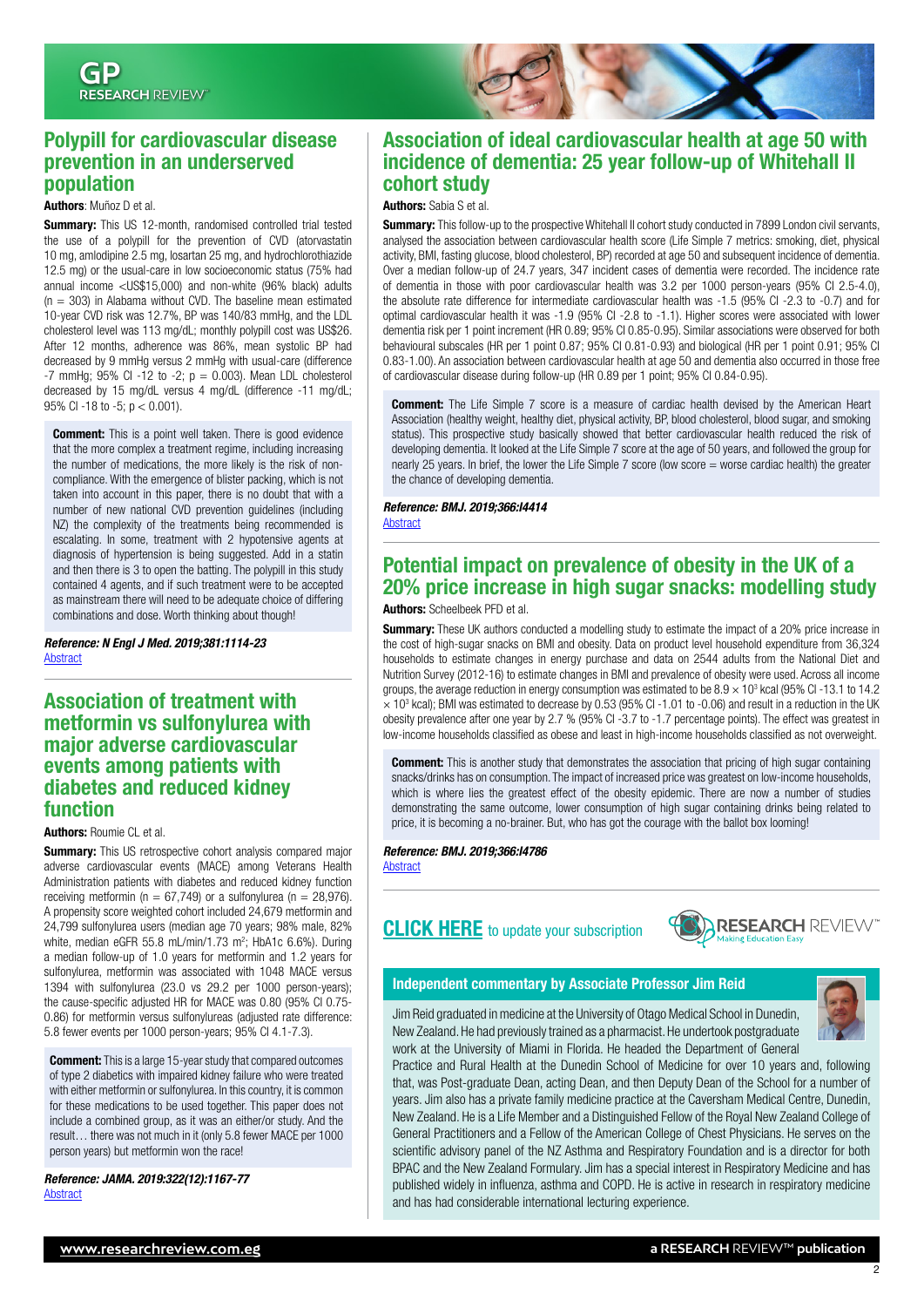# <span id="page-2-0"></span>Risks of ischaemic heart disease and stroke in meat eaters, fish eaters, and vegetarians over 18 years of follow-up: results from the prospective EPIC-Oxford study

#### Authors: Tong TYN et al.

**Summary:** Data from the prospective EPIC-Oxford cohort study  $(n = 48,188)$ were analysed to assess the association of vegetarianism with risks of ischaemic heart disease and stroke in participants (24,428 meat eaters, 7506 fish eaters, 16,254 vegetarians/vegans) with no history of ischaemic heart disease, stroke or angina. Over a follow-up period of 18.1 years, 2820 ischaemic heart disease cases, 519 ischaemic stroke cases and 300 haemorrhagic stroke cases occurred. After sociodemographic and lifestyle adjustment, lower rates of ischaemic heart disease were observed in fish eaters (HR 0.87; 95% CI 0.77-0.99) and vegetarians (HR 0.78; 95% CI 0.70-0.87) than meat eaters ( $p < 0.001$  for heterogeneity), equivalent to 10 fewer cases per 1000 of ischaemic heart disease (95% CI 6.7 to 13.1) over 10 years. Associations for ischaemic heart disease were partly attenuated by adjustment for self-reported high cholesterol, BP, diabetes, and BMI (HR 0.90; 95% CI 0.81- 1.00). However, vegetarians had 20% higher rates of total stroke (HR 1.20; 95% CI 1.02-1.40), equivalent to 3 more cases of total stroke per 1000 population (95% CI 0.8-5.4 more) over 10 years, primarily as a result of a higher rate of haemorrhagic stroke.

**Comment:** This is a large study that demonstrated that over a maximum of 17 years and a minimum of 9 years duration, vegetarians (including vegans) and fish eaters fared better than meat eaters with a 13% reduction in ischaemic heart disease, whereas vegetarians were worse off in the stroke department with a 20% increase over meat eaters. Really out of the frying pan for one and into the fire with the other!!!!

*Reference: BMJ. 2019;366:I4897* **[Abstract](https://www.bmj.com/content/366/bmj.l4897)** 

*…Just wanted to say I enjoy the GP research articles and use some of the articles to inform my teaching and learning process with students. RN AND NURSE EDUCATO* 

*…Thanks so much for the GP Research Review. Always interesting and relevant.* 

*PRACTICE NURSE.*

*…Keep the comments coming please - they condense the articles into logical & easy to understand data that one can relate to [nursing] practice. CLINIC NURSE.*

> **Subscribe at no cost to any Research Review**

Egyptian health professionals can subscribe to or download previous editions of Research Review publications at [www.researchreview.com.eg](http://www.researchreview.com.eg)





### Thyroid replacement therapy, thyroid stimulating hormone concentrations, and long term health outcomes in patients with hypothyroidism: longitudinal study

#### Authors: Thayakaran R et al.

**Summary:** This retrospective cohort study (1995-2017) using data from a UK electronic patient database (The Health Improvement Network; THIN) examined whether thyroid stimulating hormone (TSH) levels in 162,369 patients with hypothyroidism were associated with all-cause mortality and risk of CVD and fractures. Compared to patients with a reference TSH level category (2-2.5 mIU/L), the risk of ischaemic heart disease increased in patients with a high (>10 mIU/L) TSH level (HR 1.18;  $95\%$  CI 1.02-1.38; p = 0.03) as did heart failure (HR 1.42; 95% CI 1.21-1.67; p < 0.001). A protective effect for heart failure occurred in those with very-low (<0.1 mIU/L) TSH (HR 0.79; 95% CI 0.64-0.99;  $p = 0.04$ ) or low (0.1-0.4 mIU/L) TSH (HR 0.76; 0.62-0.92;  $p = 0.006$ ) levels. Increased mortality occurred in the very-low (TSH <0.1 mIU/L; HR 1.18; 95% CI 1.08-1.28; p < 0.001), high (4-10 mIU/L; HR 1.29; 95% CI 1.22-1.36; p < 0.001) and highest (>10 mIU/L; HR 2.21; 95% CI 2.07-2.36; p < 0.001) TSH levels. Fragility fracture risk increased in patients in the highest TSH category (>10 mIU/L; HR 1.15; 95% CI 1.01-1.31; p = 0.03).

**Comment:** Hypothyroidism is a relatively common condition seen in general practice. This large study ( $n = 162,396$ ) had a number of outcome measures including ischaemic heart disease, heart failure, stroke/transient ischaemic attack, atrial fibrillation, any fractures, fragility fractures and mortality. The standard lab measurement for determining the correct replacement dose of thyroxine is the level of TSH. The study showed that risk of ischaemic heart disease and heart failure was doubled with high levels (TSH >10 mIU/L; insufficient replacement of thyroxine), but if the TSH was kept within reference levels, there was no difference in other outcome measures.

*Reference: BMJ. 2019;366:I4892* [Abstract](https://www.bmj.com/content/366/bmj.l4892)

# Type and timing of menopausal hormone therapy and breast cancer risk: individual participant meta-analysis of the worldwide epidemiological evidence

Author: Collaborative Group on Hormonal Factors in Breast Cancer

**Summary:** This review and meta-analysis used individual level data from eligible prospective studies to examine the breast cancer risk associated with different types of menopausal hormone therapy (MHT) based on data for 108,647 postmenopausal women who developed breast cancer at a mean age of 65 years of whom 55,575 (51%) had received MHT. Mean duration of MHT was 10 years in current users and 7 years in past users, mean age at menopause and at starting MHT was 50 years. All MHT types, with the exception of vaginal oestrogens, were associated with an excess breast cancer risk, which increased with duration and were greater for oestrogen-progestagen than oestrogen-only. The excess risks were present during years 1-4 in current users (oestrogen-progestagen RR 1.60; 95% CI 1.52-1.69; oestrogen-only RR 1.17; 95% CI 1.10–1.26), and were 2-fold higher during years 5-14 (oestrogen-progestagen RR 2.08; 95% CI 2.02-2.15; oestrogen-only RR 1.33; 95% CI 1.28-1.37). Oestrogen-progestagen risks between years 5-14 were higher with daily use than with less frequent progestogen use (RR 2.30; 95% CI 2.21-2.40 vs 1.93; 95% CI 1.84-2.01). The RRs during years 5-14 were greater for oestrogen-receptor-positive tumours than for oestrogen-receptor-negative tumours, and were attenuated by starting MHT at >60 years of age or by excess adiposity (low risk for oestrogen-only MHT in obese women). Excess risk persisted for more than 10 years after ceasing MHT, depending on duration of use, with little excess risk after MHT use of <1 year.

**Comment:** It is interesting how, in medicine, things come the full circle. There have been a number of these in my career, and the acceptance of the place of MHT is one. Ten years ago MHT had a different name (hormone replacement therapy), and following a number of publications had generally become a no no. There is little doubt that some women have significant unpleasant menopausal symptoms, and now MHT, following further publications, has swung back to being an option for women. It is crucial that patients be given full information of the risk involved, especially the relatively low magnitude of risk, but depending on the severity of symptoms, it is an option to be considered.

*Reference: Lancet 2019;394(10204):1159-68* **[Abstract](https://www.thelancet.com/journals/lancet/article/PIIS0140-6736(19)31709-X/fulltext)** 

3